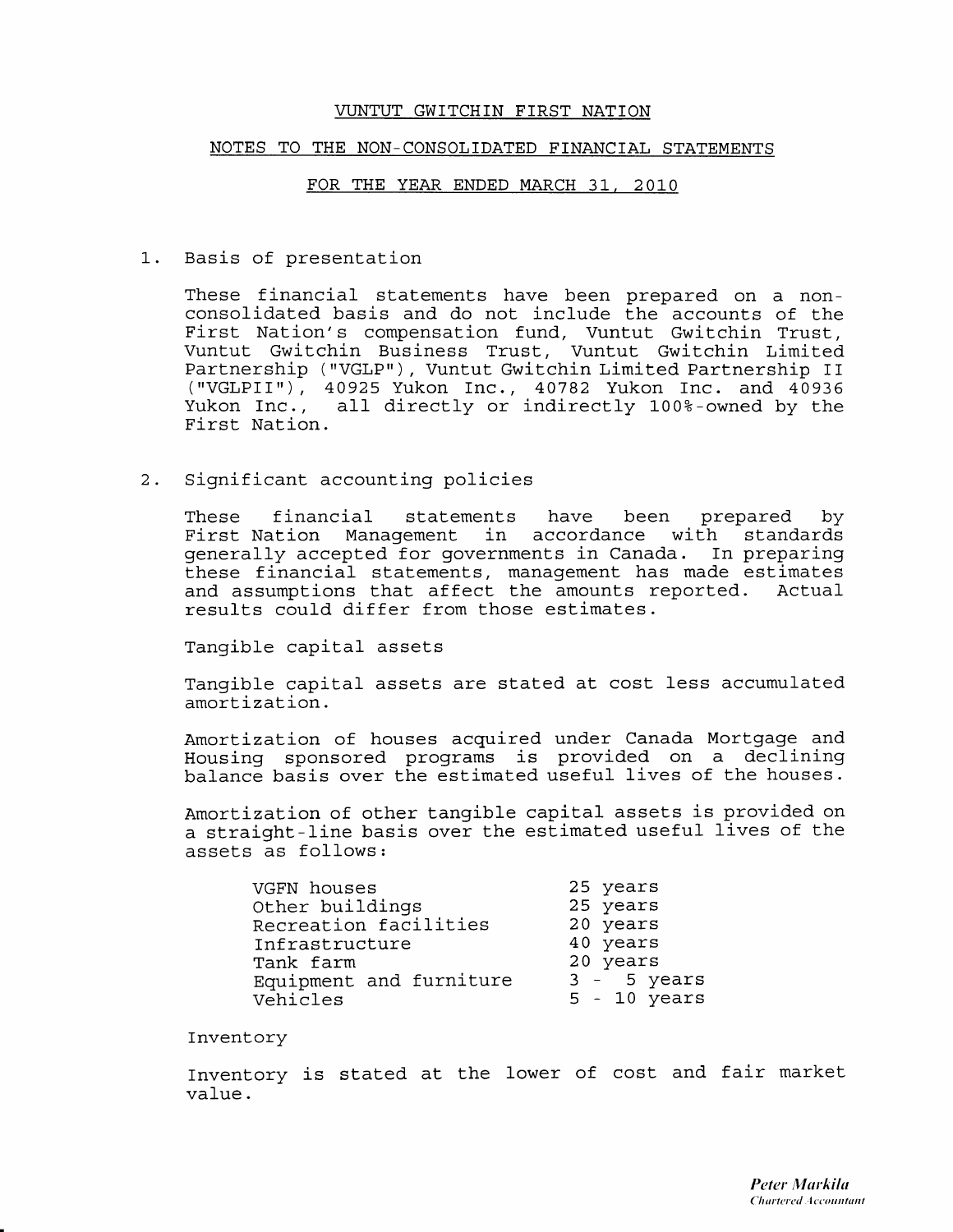## NOTES TO THE NON\_CONSOLIDATED FINANCIAL STATEMENTS ( CONTINUED )

### FOR THE YEAR ENDED MARCH 31, 2O1O

2. Significant accounting policies (continued)

Revenue recognition

Funding received under the Financial Transfer Agreement with<br>the Government of Canada is recognized as revenue in the year the funding pertains to, as specified in the Agreement.

Contributions under the terms of other agreements are recognized as revenue at the time applications are approved. by the relevant funding agency.

### Surplus

All unexpended items of revenue are treated by the First Nation as surplus, except for certain projects where unexpended revenues are deferred until the project is complete.

Financial instruments

The First Nation's financial instruments consist of cash and term deposits, accounts receivable, accounts payable and long-term debt. Unless otherwise noted, it is management's opinion that. the First Nation is not exposed to significant interest, currency or credit risks arising from these financial instruments.

It is also management's opinion that the carrying values of these financial instruments approximate their fair values.

### Changes in accounting policies  $3.$

During the year, VGFN changed its accounting policies to comply with new Public Sector Accounting Board requirements. The changes made were with respect to capitalizing and not expensing tangible capital asset acquisitions, recording capensing cangible capital absect acquibitions, recording<br>amortization on tangible capital assets, treating loans as amortization on cangibit capital abbook, creating roans as revenue or expensing loan principal repayments. These<br>changes were applied retroactively and resulted in applied retroactively and resulted increasing tangible capital asset balance by \$6,127,864, accumulated surplus by \$8,257,359 as at March 31, 2008 and increasing excess of revenue over expenditures for the year ended March 31, 2008 by  $$2,129,495$ . Excess of revenue over expenditures for the year ended March 31, 2009 was decreased by  $$1,071,255$ .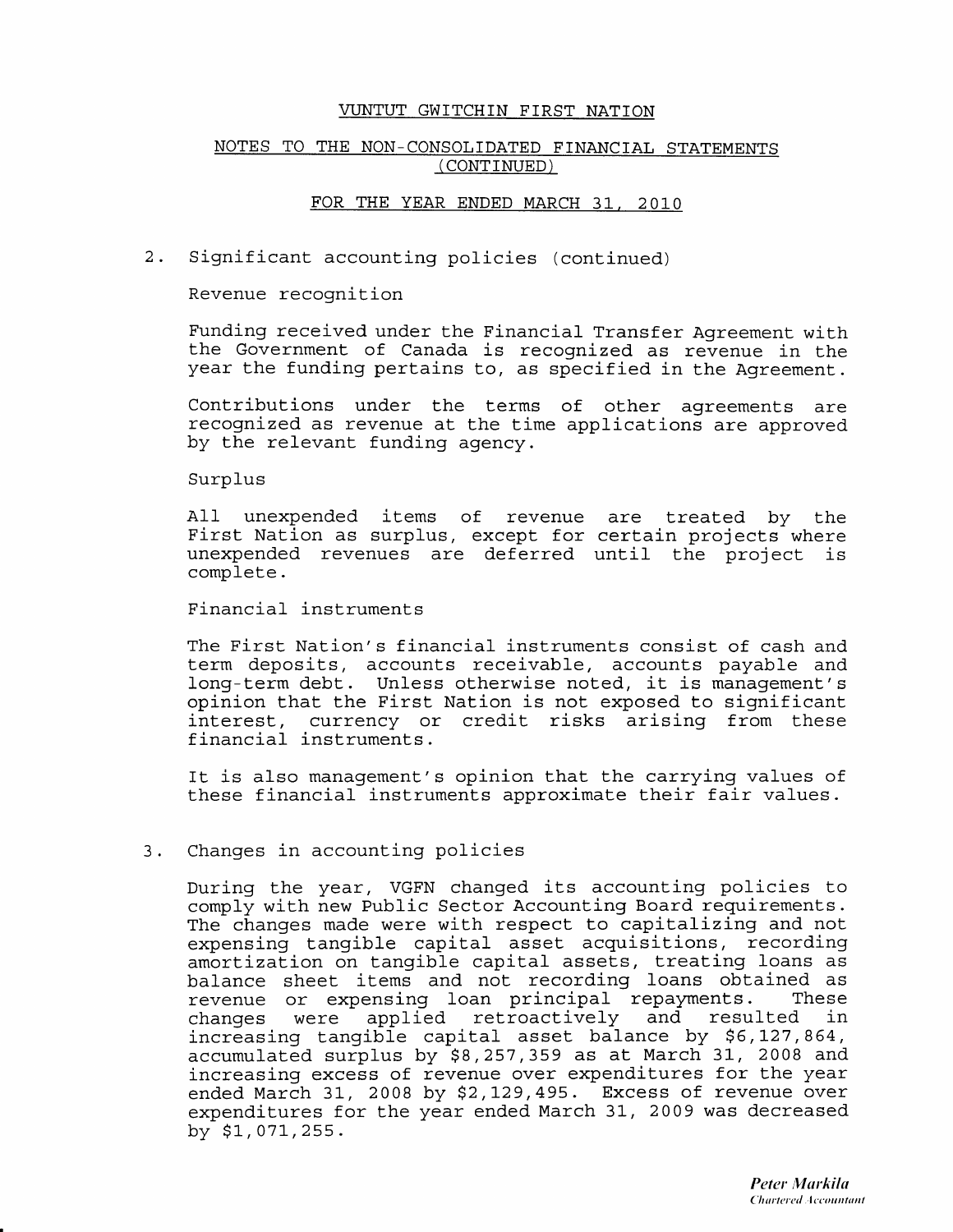### NOTES TO THE NON\_CONSOLIDATED FINANCIAL STATEMENTS ( CONTINUED )

### FOR THE YEAR ENDED MARCH 31, 2O1O

### CMHC reserves

Pursuant to its agreement with Canada Housing and Mortgage Corporation, the First Nation is required to segregate funds<br>for replacement and subsidy surplus reserves. The replacement and subsidy surplus expenditures from these funds are restricted by the terms of the agreement.

 $5.$ Deferred revenue

Deferred revenue consists of the following:

|                                                                          | 2010                           | 2009                                                       |
|--------------------------------------------------------------------------|--------------------------------|------------------------------------------------------------|
| Personal income tax<br>Government of the Yukon<br>Parks Canada<br>Others | 1,340,209<br>886,637<br>35,611 | $106,628 \quad $159,972$<br>1,965,824<br>952,722<br>33,609 |
|                                                                          |                                | $$2,369,085 \t $3,112,127$                                 |

6. Long-term debt

Mortgages payable

Amounts shown as mortgages payable represent monies borrowed to finance house construction. The loans are secured by a mortgage to the lender on the land and buildings as well as a ministerial guarantee by the Government of Canada.

The balances and terms of the mortgages are as follows:

|                                                                                                                                                         |     | 2010        | 2009   |
|---------------------------------------------------------------------------------------------------------------------------------------------------------|-----|-------------|--------|
| Mortgage payable to First Nations<br>Bank of Canada in monthly<br>instalments of \$592, including<br>interest at 2.99% per annum.<br>Due April 1, 2014. | \$. | $27,262$ \$ |        |
| Mortgage payable to Toronto<br>Dominion Bank in monthly<br>instalments of \$611, including<br>interest at 4.35% per annum.<br>Due April 1, 2009.        |     |             | 33,431 |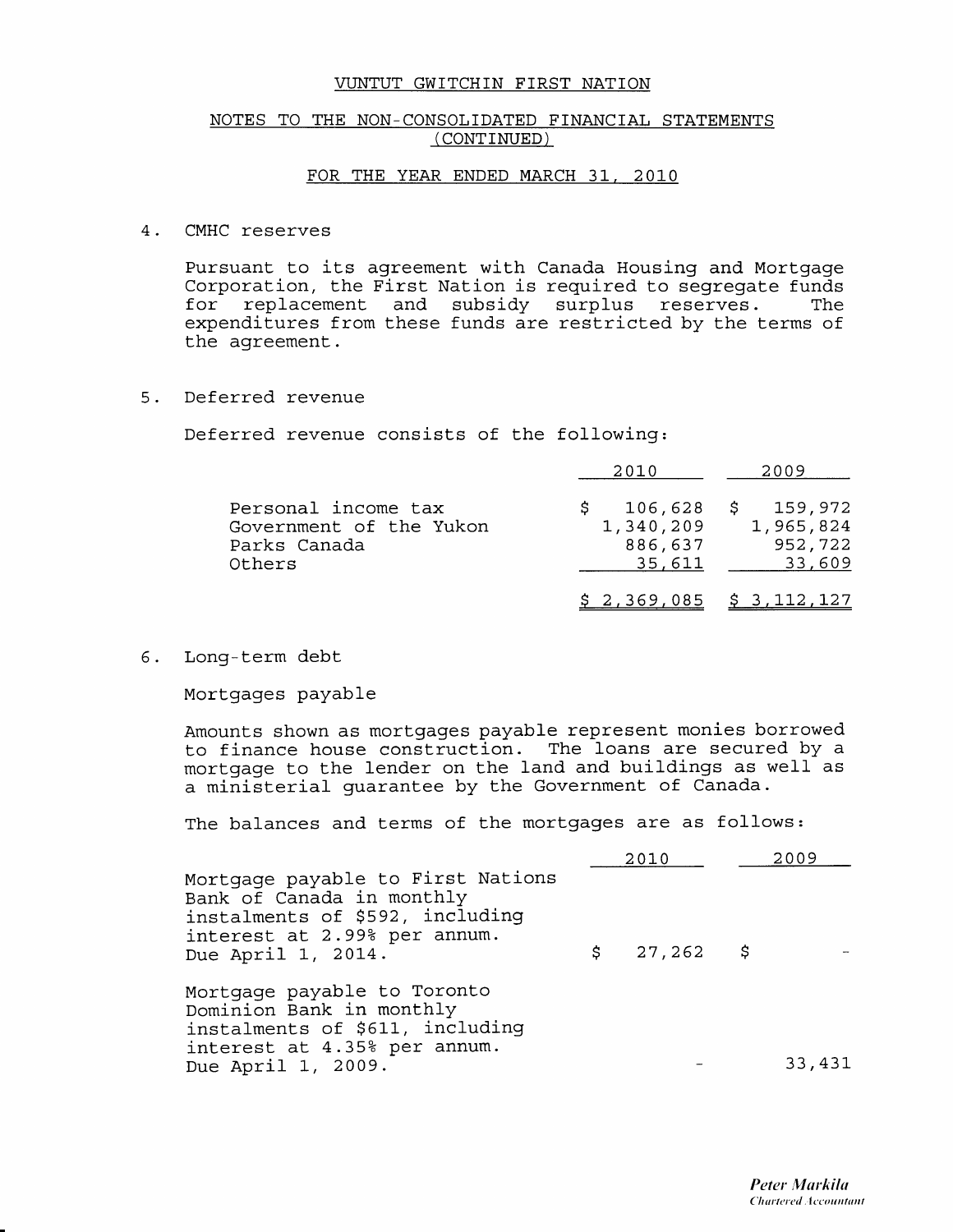# NOTES TO THE NON-CONSOLIDATED FINANCIAL STATEMENTS ( CONTINUED )

# FOR THE YEAR ENDED MARCH 31. 2O1O

### Long-term debt 6.

Mortgages payable (continued)

|                                                                                                                                                          | 2010         | 2009    |
|----------------------------------------------------------------------------------------------------------------------------------------------------------|--------------|---------|
| Mortgage payable to First Nations<br>Bank of Canada in monthly<br>instalments of \$458, including<br>interest at 2.99% per annum.<br>Due April 1, 2014.  | \$<br>21,123 | \$      |
| Mortgage payable to Toronto<br>Dominion Bank in monthly<br>instalments of \$474, including<br>interest at 4.35% per annum.<br>Due April 1, 2009.         |              | 25,903  |
| Mortgage payable to First Nations<br>Bank of Canada in monthly<br>instalments of \$406, including<br>interest at 2.99% per annum.<br>Due April 1, 2014.  | 18,705       |         |
| Mortgage payable to Toronto<br>Dominion Bank in monthly<br>instalments of \$419, including<br>interest at 4.35% per annum.<br>Due April 1, 2009.         |              | 22,937  |
| Mortgage payable to First Nations<br>Bank of Canada in monthly<br>instalments of \$1,737 including<br>interest at 2.99% per annum.<br>Due April 1, 2014. | 165,755      |         |
| Mortgage payable to Toronto<br>Dominion Bank in monthly<br>instalments of \$1,851, including<br>interest at 4.35% per annum.<br>Due April 1, 2009.       |              | 181,327 |
| Mortgage payable to the Bank of<br>Montreal in monthly instalments<br>of \$680, including interest at<br>5.1% per annum.<br>Due June 1, 2011.            | 43,324       | 49,169  |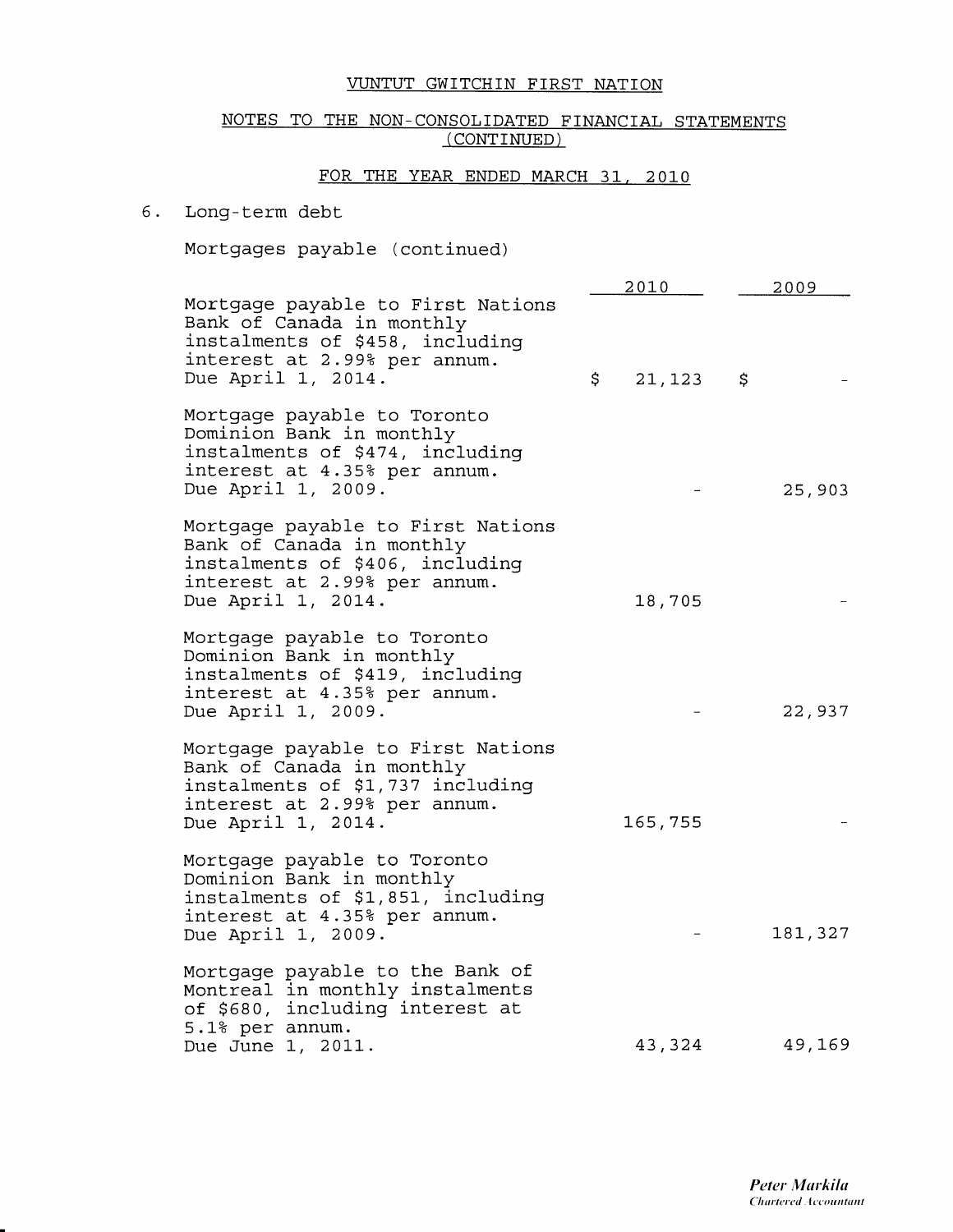# NOTES TO THE NON\_CONSOLIDATED FINANCIAL STATEMENTS (CONTINUED)

# FOR THE YEAR ENDED MARCH 31, 2010

# 6. Long-Lerm debt (continued)

| Mortgages payable (continued)                                                                                                                                               |                  |                          |
|-----------------------------------------------------------------------------------------------------------------------------------------------------------------------------|------------------|--------------------------|
| Mortgage payable to the Bank of<br>Montreal in monthly instalments<br>of \$800 including interest at<br>4.61% per annum.<br>Due December 1, 2010.                           | 2010 -<br>\$.    | 2009<br>81,708 \$ 87,468 |
| Mortgage payable to the Bank of<br>Montreal in monthly instalments<br>of \$1,324, including interest<br>at 4.61% per annum.<br>Due December 1, 2010.                        | 114,809          | 125,251                  |
| Mortgage payable to Canada Housing<br>and Mortgage Corporation in blended<br>monthly instalments of \$1,901,<br>including interest at 4.30% per<br>annum. Due June 1, 2012. | 320,002          | 309,239                  |
| Mortgage payable to Canada Housing<br>and Mortgage Corporation in blended<br>monthly instalments of \$1,744,<br>including interest at 3.47% per<br>annum. Due June 1, 2013. | <u>330,375</u>   | 339,743                  |
|                                                                                                                                                                             | 1,123,063        | 1, 174, 468              |
| Loans payable                                                                                                                                                               |                  |                          |
| Loan payable to Toronto<br>Dominion Bank, payable in annual<br>instalments of \$300,000 due<br>May, 2009, at an interest rate<br>of prime plus 1.0%.                        |                  | 300,000                  |
| Loan payable to First Nations<br>Bank of Canada, payable in blended<br>monthly instalments of \$18,494,<br>including interest at 4.9% per                                   |                  |                          |
| annum. Due December 2011.                                                                                                                                                   | <u>2,216,531</u> | 2,327,175                |
|                                                                                                                                                                             | \$3,339,594      | \$3,801,643              |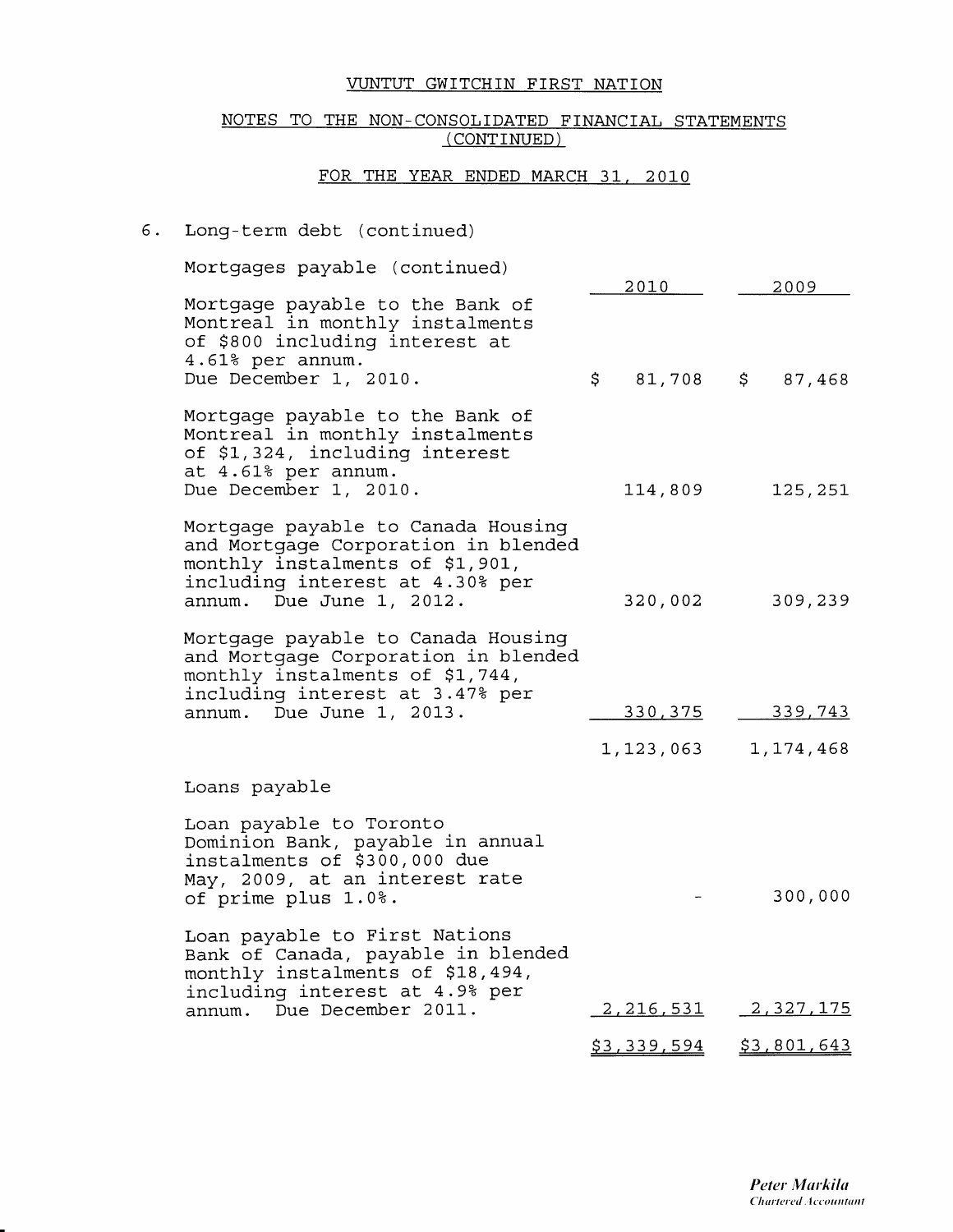# NOTES TO THE NON-CONSOLIDATED FINANCIAL STATEMENTS ( CONTINUED )

### FOR THE YEAR ENDED MARCH 31, 2O1O

6. Long-term debt (continued)

Loans payable (continued)

Principal payments scheduled for the next five years are as follows:

| 2011 |   | 189,390<br>S. |
|------|---|---------------|
| 2012 | - | 2,176,940     |
| 2013 |   | 79,233        |
| 2014 |   | 79,278        |
| 2015 |   | 72,259        |

Investment in First Nations Bank  $7.$ 

> The First Nation owns approximately 1.8? of the outstanding shares of the First Nations Bank. This investment is recorded at cost.

8. Loan receivable YIDC

The First Nation owns approximately 6% of the outstanding shares of Yukon Indian Development Corporation Ltd. ("YIDC"). The loan receivable results from dividends declared by YIDC and reinvested in YIDC. There are no terms for payment by YIDC for this amount,.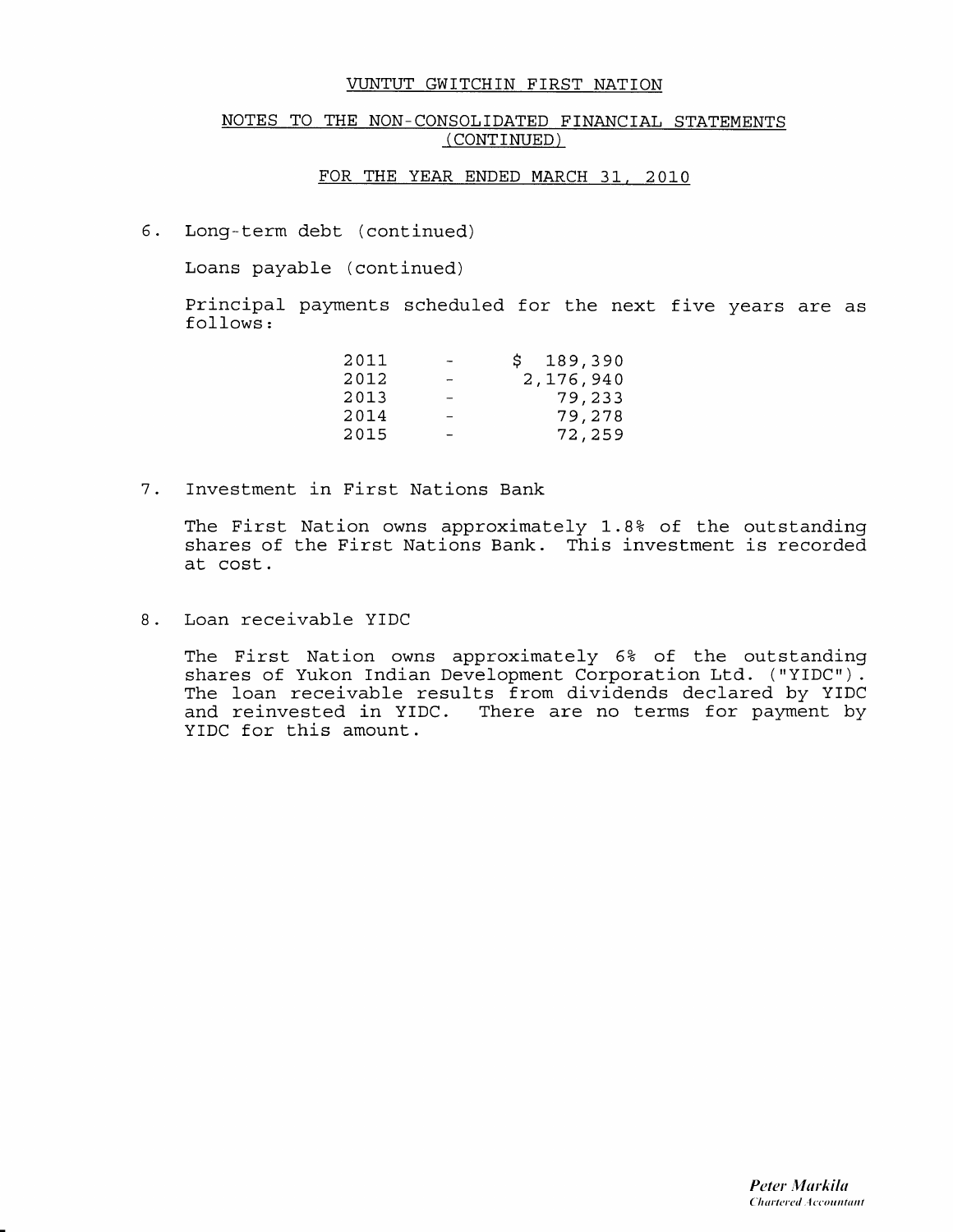# NOTES TO THE NON-CONSOLIDATED FINANCIAL STATEMENTS (CONTINUED)

# FOR THE YEAR ENDED MARCH 31, 2010

### 9. Tangible capital assets

|                             | Beginning                 |                    |                    | End of              |
|-----------------------------|---------------------------|--------------------|--------------------|---------------------|
|                             | of Year                   | Additions          | Amortization       | Year                |
| March 31, 2010:             |                           |                    |                    |                     |
| Cost:                       |                           |                    |                    |                     |
| CMHC houses                 | \$2,479,667               | \$                 | Ş                  | \$2,479,667         |
| VGFN houses                 | 12, 413, 046              | 1,295,017          |                    | 13,708,063          |
| Other buildings             | 8,658,579                 | 1,118,450          |                    | 9,777,029           |
| Recreation                  |                           |                    |                    |                     |
| facilities                  | 873,595                   |                    |                    | 873,595             |
| Infrastructure              | 1,545,279                 |                    |                    | 1,545,279           |
| Tank farm<br>Equipment and  | 322,461                   |                    |                    | 322,461             |
| furniture                   | 766,266                   | 107,313            |                    | 873,579             |
| Vehicles                    | 546,388                   | 111,233            |                    | <u>657,621</u>      |
|                             |                           |                    |                    |                     |
|                             | 27,605,281                | 2,632,013          |                    | <u>30,237,294</u>   |
|                             |                           |                    |                    |                     |
| Accumulated amortization:   |                           |                    |                    |                     |
| CMHC houses                 | 514,935                   |                    | 71,405             | 586,340             |
| VGFN houses                 | 4,972,679                 |                    | 548,324            | 5,521,003           |
| Other buildings             | 2,450,082                 |                    | 346,344            | 2,796,426           |
| Recreation                  |                           |                    |                    |                     |
| facilities                  | 520,220<br>474,698        |                    | 43,680<br>38,632   | 563,900<br>513,330  |
| Infrastructure<br>Tank farm | 157,948                   |                    | 16,124             | 174,072             |
| Equipment and               |                           |                    |                    |                     |
| furniture                   | 432,722                   |                    | 169,302            | 602,024             |
| Vehicles                    | <u>266,418</u>            |                    | 76,888             | 343,306             |
|                             |                           |                    |                    |                     |
|                             | <u>9,789,702</u>          |                    | <u>1,310,699</u>   | <u>11,100,401</u>   |
|                             |                           |                    |                    |                     |
| Net book value              | <u>\$17,815,579</u>       | \$2,632,013        | <u>\$1,310,699</u> | \$19,136,893        |
|                             |                           |                    |                    |                     |
| March 31, 2009:             |                           |                    |                    |                     |
| Cost:                       |                           |                    | \$                 | \$2,479,667         |
| CMHC houses<br>VGFN houses  | \$2,479,667<br>11,503,351 | \$<br>909,695      |                    | 12, 413, 046        |
| Other buildings             | 7,298,783                 | 1,359,796          |                    | 8,658,579           |
| Recreation                  |                           |                    |                    |                     |
| facilities                  | 873,595                   |                    |                    | 873,595             |
| Infrastructure              | 1,545,279                 |                    |                    | 1,545,279           |
| Tank farm                   | 322,461                   |                    |                    | 322,461             |
| Equipment and               |                           |                    |                    |                     |
| furniture                   | 503,564                   | 262,702            |                    | 766,266             |
| Vehicles                    | <u>375,028</u>            | <u>171,360</u>     |                    | 546,388             |
|                             |                           |                    |                    | 27,605,281          |
|                             | 24,901,728                | 2,703,553          |                    |                     |
| Accumulated amortization:   |                           |                    |                    |                     |
| CMHC houses                 | 447,552                   |                    | 67,383             | 514,935             |
| VGFN houses                 | 4,476,156                 |                    | 496,523            | 4,972,679           |
| Other buildings             | 2,103,738                 |                    | 346,344            | 2,450,082           |
| Recreation                  |                           |                    |                    |                     |
| facilities                  | 476,540                   |                    | 43,680             | 520,220             |
| Infrastructure              | 436,066                   |                    | 38,632             | 474,698             |
| Tank farm                   | 141,824                   |                    | 16,124             | 157,948             |
| Equipment and               |                           |                    |                    |                     |
| furniture                   | 244,072                   |                    | 188,650            | 432,722             |
| Vehicles                    | 211,779                   |                    | <u>54,639</u>      | 266,418             |
|                             |                           |                    | <u>1,251,975</u>   | <u>9,789,702</u>    |
|                             | 8,537,72 <u>7</u>         |                    |                    |                     |
| Net book value              | <u>\$16,364,001</u>       | <u>\$2,703,553</u> | <u>\$1,251,975</u> | <u>\$17,815,579</u> |
|                             |                           |                    |                    |                     |

Peter Markila **Chartered Accountant**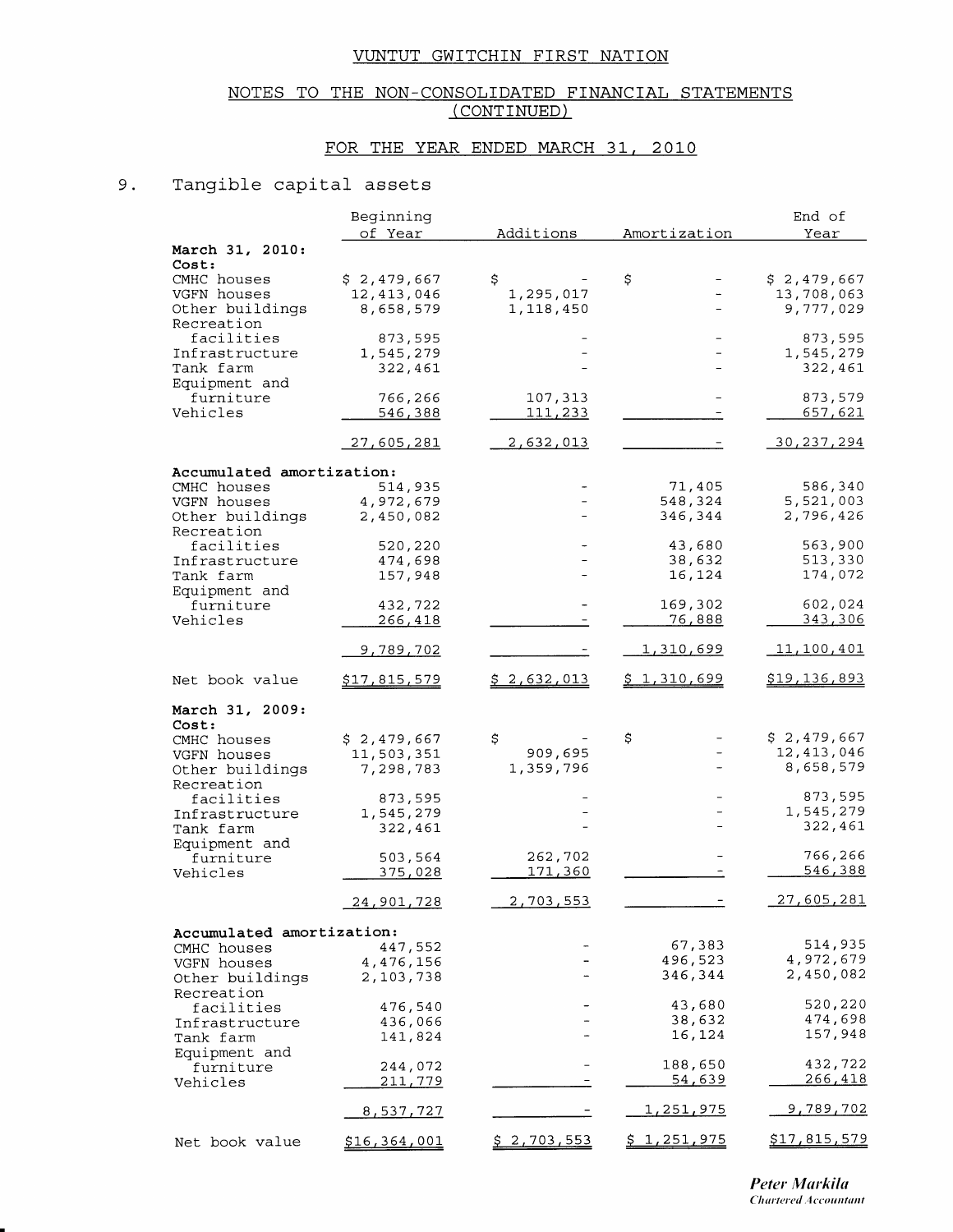# NOTES TO THE NON-CONSOLIDATED FINANCIAL STATEMENTS

2010 FOR THE YEAR ENDED MARCH 31,

> Accumulated surplus  $10.$

|                                      | Surplus<br>March 31, 2009<br><i>restated</i> | Surplus<br>(Deficit)<br>Annua1 | Interfund<br>Transfers | March 31, 2010<br>Surplus |
|--------------------------------------|----------------------------------------------|--------------------------------|------------------------|---------------------------|
| Unrestricted surplus                 | \$1,298,229                                  | \$2,927,370                    | \$(1, 795, 034)        | \$2,430,565               |
| Appropriated surplus:                |                                              |                                |                        |                           |
| Community infrastructure             | 1,500,000                                    |                                | 500,000                | 2,000,000                 |
| Contingency fund                     | 271, 145                                     |                                | 68,507                 | 339,652                   |
| VG Trust distributions               | 3,039,404                                    | 104,862                        | (276, 517)             | 2,867,749                 |
| stributions<br>VG Business Trust di  | 180.059                                      |                                |                        | 180,059                   |
|                                      | 4,990,608                                    | 104,862                        | 291.990                | 5,387,460                 |
| Equity in tax buy-out                | 3,570,952                                    | 18,234                         |                        | 3,589,186                 |
| Equity in other investments          | 637,630                                      |                                | I                      | 637,630                   |
| assets<br>Equity in tangible capital | 14, 294, 255                                 |                                | 1,503,044              | 15,797,299                |
|                                      | 18,502,837                                   | 18,234                         | $\_1,503,044$          | $-20,024,115$             |
|                                      | \$24,791,674                                 | \$3,050,466                    | S                      | 527.842.140               |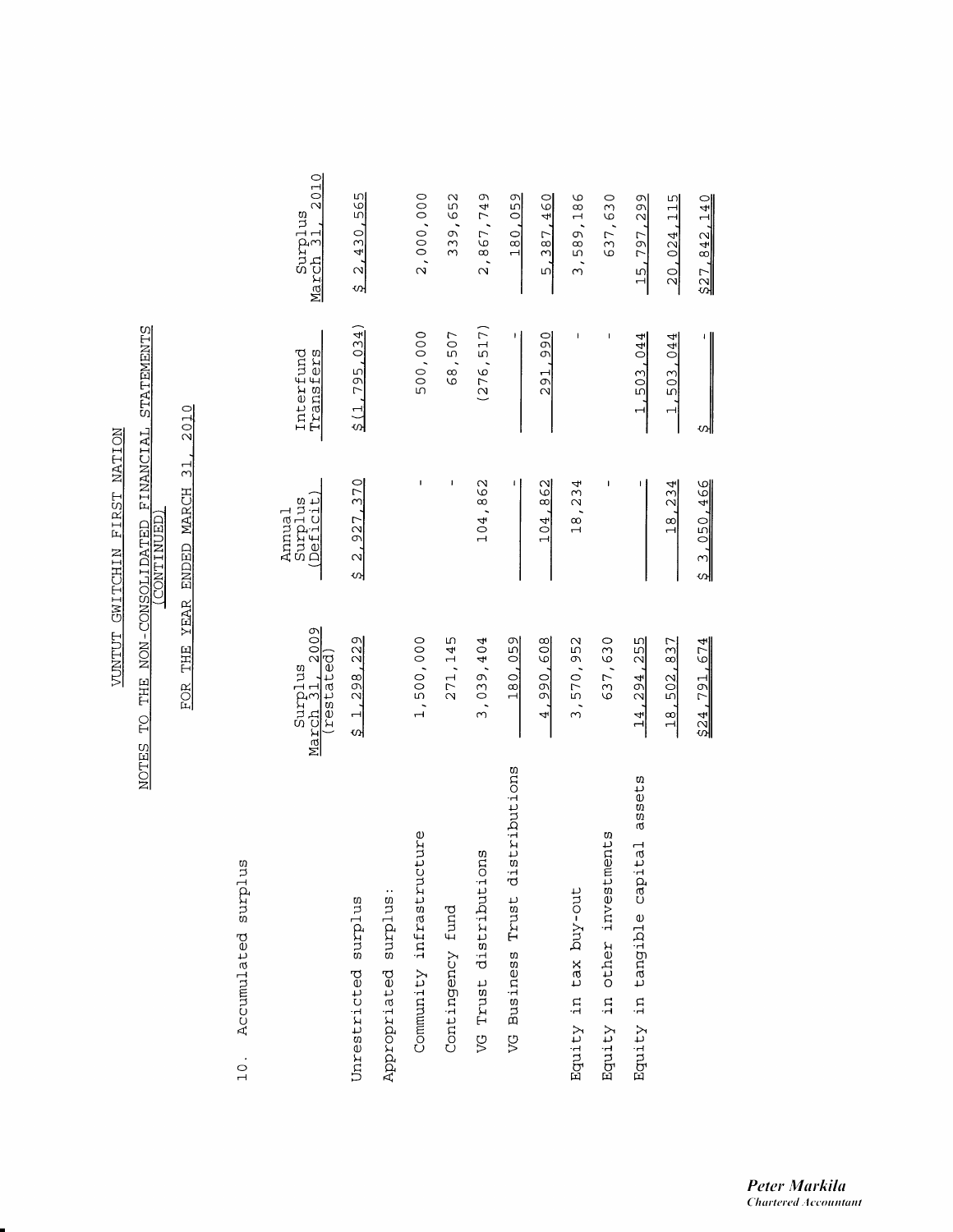### NOTES TO THE NON-CONSOLIDATED FINANCIAL STATEMENTS (CONTINUED)

### FOR THE YEAR ENDED MARCH 31, 2010

### 11. Consolidated expenses by object

|                                           | 2010                    | 2009                   |
|-------------------------------------------|-------------------------|------------------------|
| Wages and benefits<br>Professional fees   | $$3,294$ 670<br>104,223 | \$3,310,832<br>110,922 |
| Rent and utilities<br>Travel, freight and | $-306,643$              | 248,774                |
| honoraria                                 | 333,893                 | 865,953                |
| Social assistance                         | 202,343                 | 130,390                |
| Consultants and contracts                 | 1,018,205               | 796,138                |
| Materials and supplies                    | 492,591                 | 313,736                |
| Maintenance                               | 490,875                 | 749,088                |
| Training                                  | 704,900                 | 599,524                |
| Fuel                                      | 758,847                 | 909,760                |
| Office and insurance                      | 216,387                 | 273,386                |
| Interest                                  | 160,187                 | 103,977                |
| Donations/public relations                | 97,045                  | 212,724                |
| Elders' pension                           | 160,000                 | 155,000                |
| Amortization                              | 1,310,699               | 1,251,975              |
| Other                                     | 331,503                 | 291,747                |
|                                           | <u>\$ 9,983,011</u>     | \$10,323,926           |

12. Related party transactions

The First Nation has entered into contracts with Porcupine Enterprises Ltd. ("PEL"), 51%-owned by VGLP. During the year<br>ended March 31, 2010, PEL had recorded revenues from these<br>contracts of \$847,714 (year ended March 31, 2009 - \$36,570).

Air North Partnership, formerly Air North Charter &<br>Training-Ltd., 49%-owned-by-VGLP-II, provides-transportation services to the First Nation at prevailing market rates. During the year ended March 31, 2010, the total amount of transportation services provided was \$842,068 (\$952,877 for the year ended March 31, 2009).

Included in the First Nation's consolidated accounts receivable is an amount of \$55,983 due from the compensation This amount is without interest or stated terms of fund. repayment.

Nation's consolidated accounts Included in the First receivable is an amount of \$186,713 due from the Vuntut Gwitchin Business Trust. This amount is without interest or stated terms of repayment.